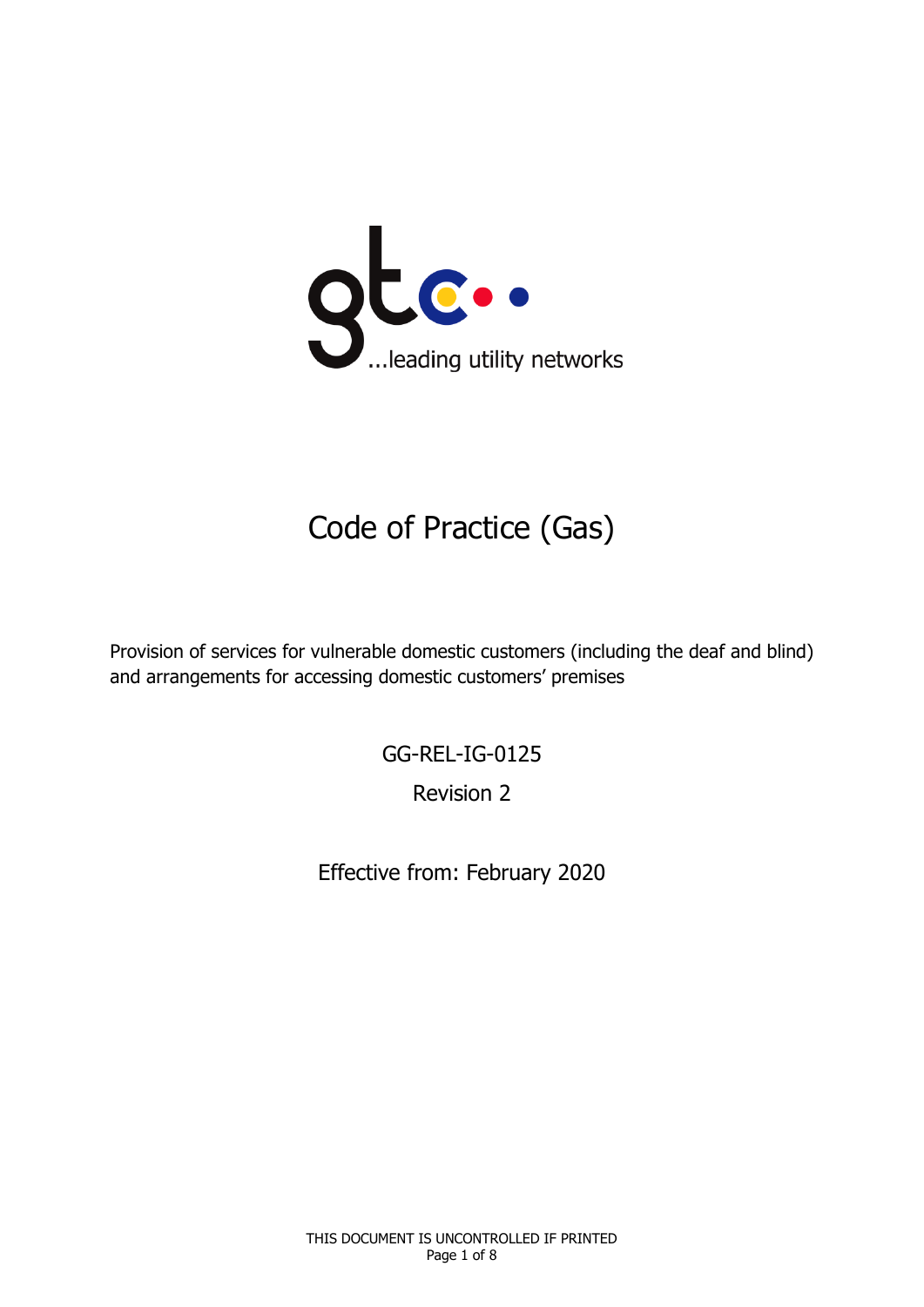## **Introduction**

The following statement relates to GTC Pipelines Ltd. (GTC), Independent Pipelines Limited (IPL) and Quadrant Pipelines Limited (QPL) wholly owned subsidiaries of GTC Infrastructure Limited, hereafter referred to as GTC.

This publication explains how you can get in touch with us, what to do in case of a gas emergency, what the special services we provide for vulnerable customers are, how to recognise our staff, should they visit your home and how we ensure that those staff are trained and authorised. It is written in line with Conditions 17, 18, 19, 21 and 22 of our Gas Transporters Licence and approved by Ofgem.

GTC is a licensed gas transporter responsible for the safe delivery of gas through its networks to properties across Great Britain.

Any queries regarding the activities of GTC should be addressed to GTC at the address below.

GTC does not sell gas directly to consumers but ensures that it is delivered to the end user, in a safe and efficient manner. The companies that sell gas to consumers and send out bills are called gas suppliers. If you have an enquiry about your bill, your meter or the supplier's Priority Services Register, please contact your supplier. Contact details can be found on your latest gas bill.

#### **Our Contact Details Our Office Hours:**

**Address: Monday – Friday** 8.00am to 5.00pm

GTC Infrastructure Ltd Synergy House Woolpit Business Park Woolpit Bury St Edmunds Suffolk IP30 9UP

**General Enquiries Line:** 01359 240363

**Fax:** 01359 243377 **Email:** [info@gtc-uk.co.uk](mailto:info@gtc-uk.co.uk)

We can also provide copies in large print, Braille, and audio format. If required, we can also provide translated copies.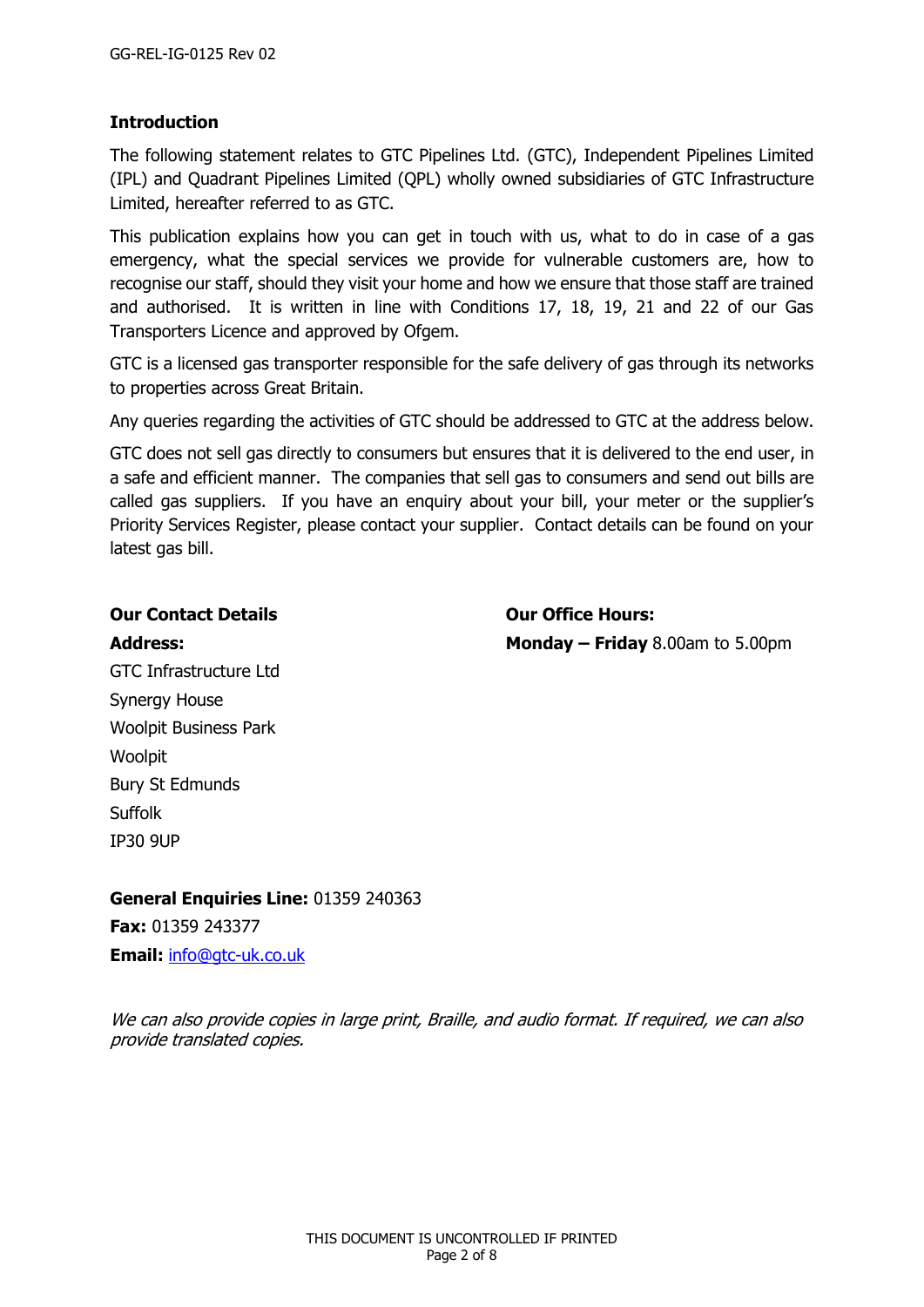#### **Gas Emergencies**

To report the smell of gas in your property, a loss of supply or a concern about the safety of our equipment, call the National Gas Emergency Service Provider free on:

#### **Telephone: 0800 111 999**

The National Gas Emergency Service Provider operates 365 days a year, 24 hours a day. Your gas supply will be made safe. However, this service does not extend to executing internal work beyond the meter. For more information on the emergency reporting procedure, please see our Emergency Services and Enquiry Service Statement.

#### **Gas Safety**

If you smell gas or are worried about gas safety, we recommend that you follow these instructions:

- Call the National Gas Emergency Service Provider on **0800 111 999**. They will take your details and offer your further advice depending on the information you give them.
- Turn off or isolate the gas supply, if you are able to do so.
- Extinguish all naked flames.
- Open all doors and windows to ventilate the property.
- Do not operate any electrical equipment, including switching lights on or off.
- At entry and exit points to the property, you are advised not to operate any electrical security devices.
- A National Gas Emergency Service Provider engineer will attend within one or two hours, depending on the nature of the emergency. The National Gas Emergency Service engineers will always make the gas supply safe, when called to a suspected gas escape. However, the emergency service provided does not cover repairs to appliances or installation pipe work that cannot be completed within 30 minutes. The engineer will explain what course of action you need to take next, if applicable.

#### **Priority Services Register**

If you are a domestic customer, who has special requirements, it is important that we are aware of what these may be. Your supplier is obligated to keep a special register of customers who they have been advised are:

- Blind or partially sighted.
- Deaf or hard of hearing.
- Disabled.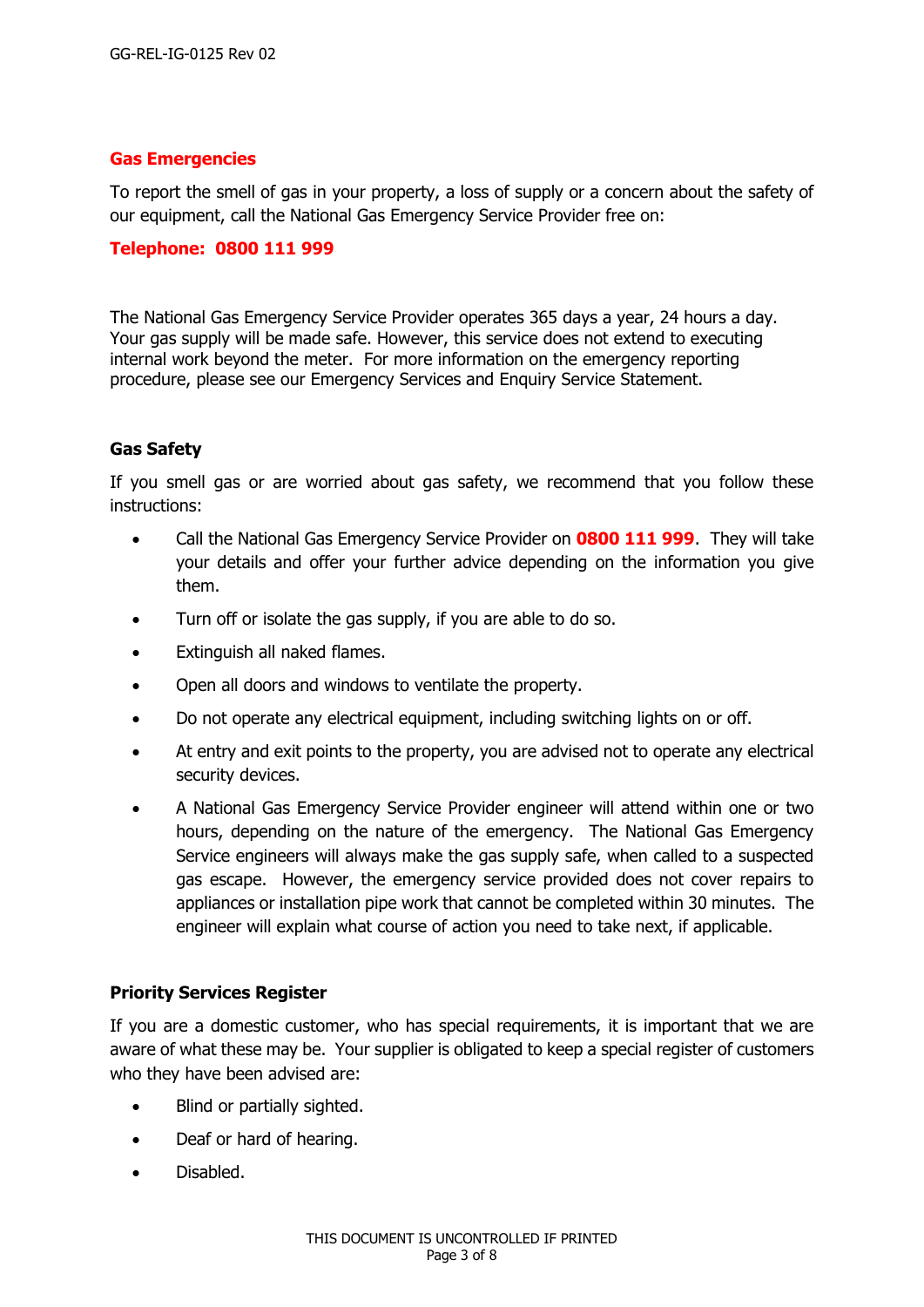- Of pensionable age.
- Chronically sick.
- Living with a minor or someone who qualifies for the service.

These details will then be passed to us so that we can bear in mind any special requirements you might have, should we need to visit your home.

You can register your details by:

- Contacting your supplier, who can also register you for other services related to their Priority Services Register. These may include free gas safety inspections of appliances and pipe work (if all adults in the household qualify). Their number is on your latest bill. Your supplier will then pass your details on to us.
- Writing to or calling GTC using the telephone number of address on page 2. Please tell us your name, address, telephone number and why you qualify for the Priority Services Register. We will pass your details on to your supplier, if you wish.

Once we place you on our Priority Services Register, you may choose a password so that, if we need to visit your home, you can be confident that the person entering your home is a GTC employee or contractor acting on our behalf.

We will let you know in advance of a planned interruption to your gas supply, where possible, and we will try to keep you informed in the event of an unplanned interruption. You can also give us the name of a friend or relative to act on your behalf in the event of a gas supply interruption.

Under the Gas (Standards of Performance) Regulations 2005, we will arrange to provide any customers on the Priority Services Register with alternative heating and cooking facilities within 4 hours, or within 8 hours in the case of gas emergencies or unplanned interruptions that affect more than 250 people.

A copy of this Code of Practice in another language, a different format (paper or electronic), large print, Braille or on audiotape is available on request.

#### **Planned Interruptions to your Supply**

Sometimes we may have to interrupt the gas supply to carry out maintenance on our network to ensure continued safe operation. This may result in some inconvenience but we will always try to keep disruption to a minimum. We will write and tell you about a planned interruption to the gas supply in advance, where possible.

If you need any further information or advice about a specific planned interruption, please contact using the telephone number at the top of the notification letter advising you of the interruption.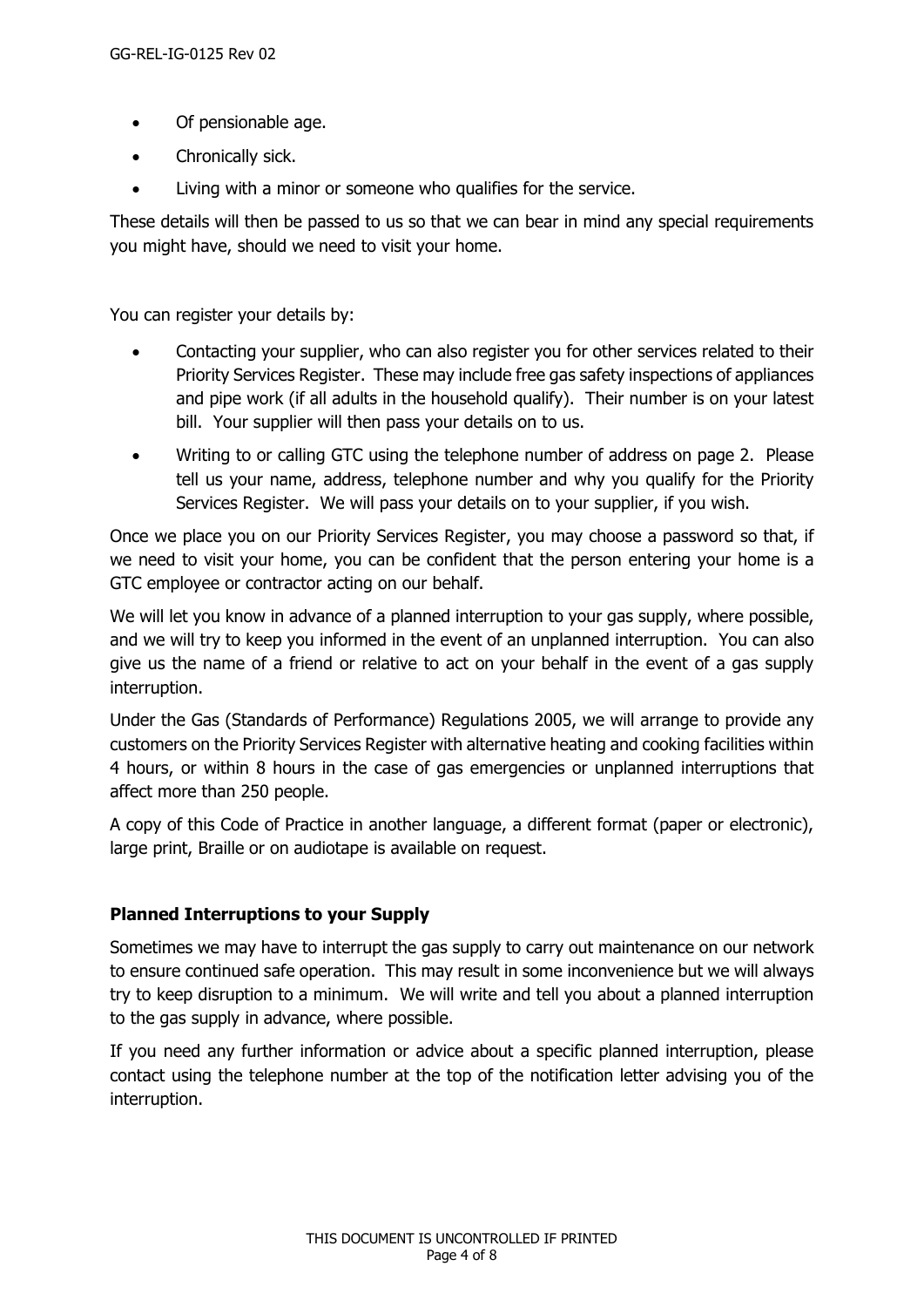## **Entering your Home**

From time to time, GTC may need to visit your home to inspect or maintain our equipment on your property. Visits will either be made by one of our staff or a contractor working on our behalf and will do our best to adhere to any appointments that we make with you. We have arrangements in place so that customers can be sure that all visits are made by appropriate persons:

- GTC employees and contractors will have an identity card showing the company name, their own name, a colour photograph of the individual and a contact number in the event that you may have concerns. **Always check a visitor's identity card before letting them into your home.**
- Where possible, all vehicles used for visits to our customers' premises will carry the GTC or contractor's logo.
- Where possible, all GTC employees will wear clothing indicating they are from GTC.
- GTC employees will be able to give you explanations and information on matters relevant to the purposes of their visit.
- GTC will take steps to ensure that all ID cards are returned when an employee leaves the company.

## **If you have any doubts about whether a visitor is genuine, do not let them into your home.**

GTC will ensure that its employees and contractors are aware of the contents of this Code of Practice and will comply with it at all times. They will be appropriately qualified and fully trained for the purpose of the visit and will be courteous at all times in their dealings with you, giving clear and accurate explanations as well as respecting your premises. If GTC needs to visit you on behalf of your gas supplier, we will abide by the supplier's Code of Practice that includes similar safeguards.

If you would like to feel more secure, we can agree a password with you when we make an appointment. If your gas supplier has arranged the appointment, please ask them to arrange a password with you for us to use.

#### **Customer Satisfaction**

If you have a problem with your gas bill, please contact your gas supplier. Their telephone number can be found on your most recent gas bill.

If you are dissatisfied with any aspect of the service you have received from GTC, please contact us and let us know using the details on page 2 of this publication. A copy of our Customer Complaints Procedure can be supplied free of charge and is also found on our website at [www.gtc-uk.co.uk](http://www.gtc-uk.co.uk/)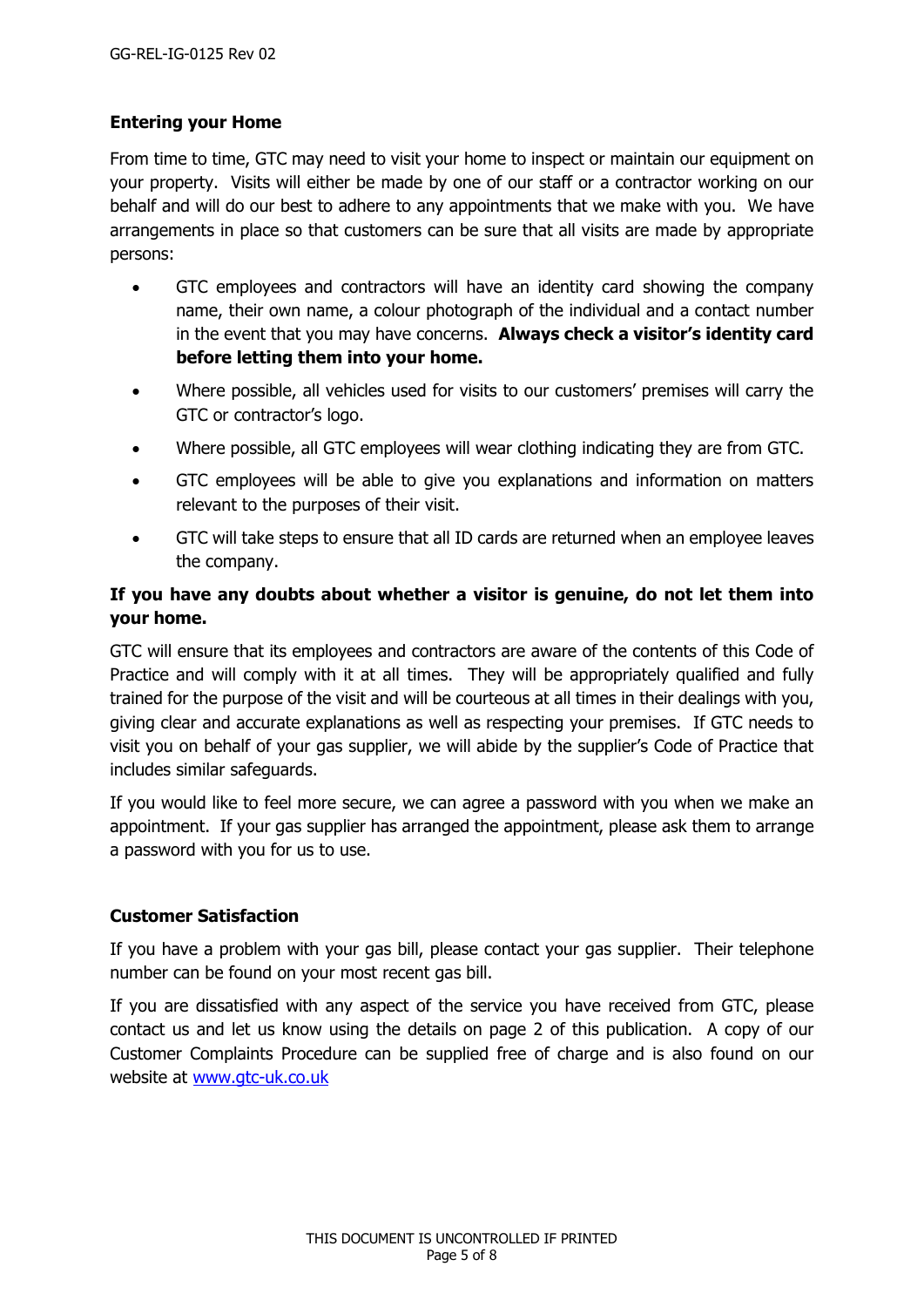## **Standards of Service**

Our service is managed with industry wide standards of performance. If these standards are not met, we will, subject to certain conditions, make a payment to you via your gas supplier. Your supplier is obligated to send you details of these standards each year, or you can contact us to request a copy.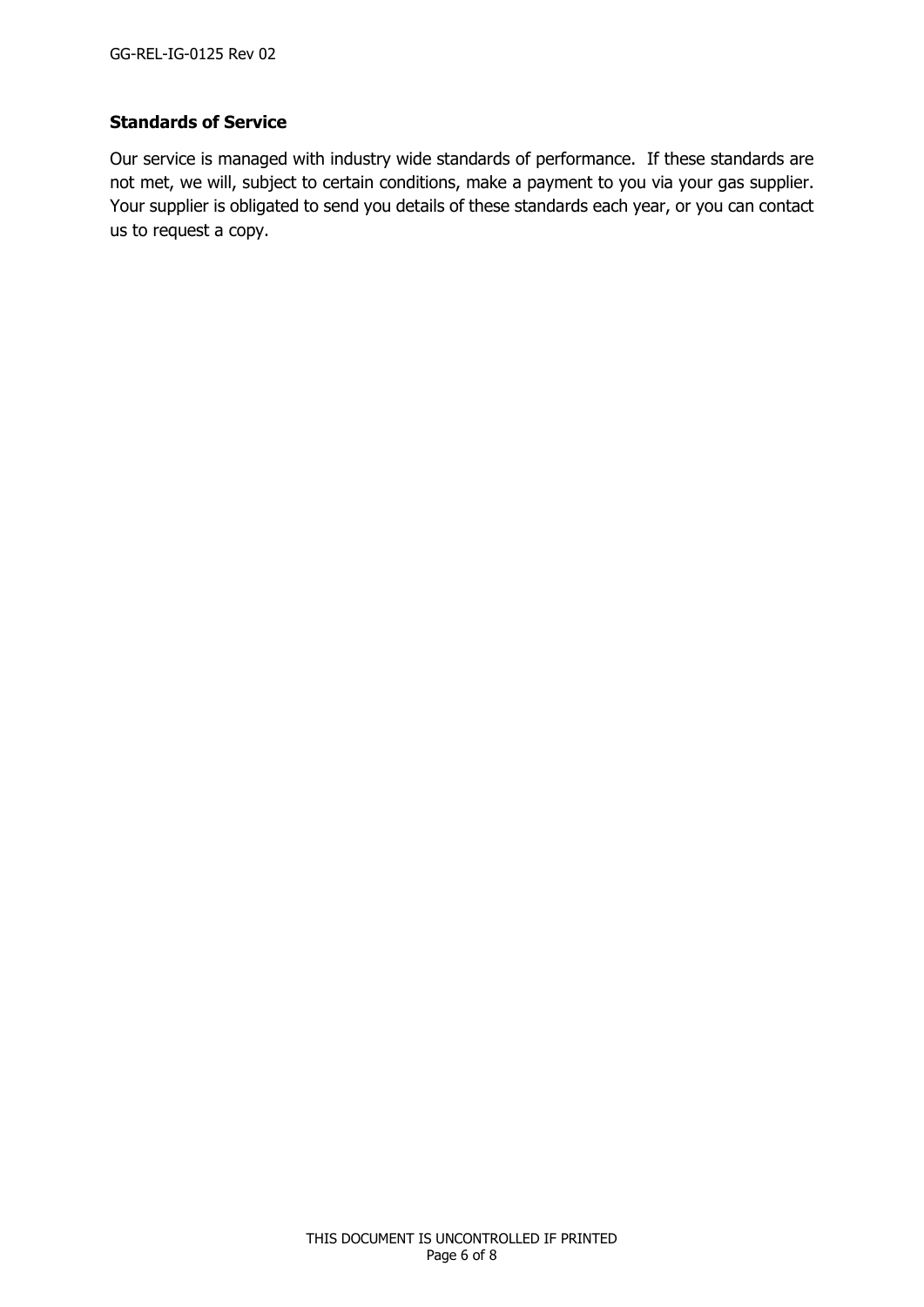| <b>Standard</b>                            | <b>Brief Description</b>                                                                                                       | <b>Compensation</b>                                     |                                                         |
|--------------------------------------------|--------------------------------------------------------------------------------------------------------------------------------|---------------------------------------------------------|---------------------------------------------------------|
|                                            |                                                                                                                                | <b>Domestic</b>                                         | Non-<br>domestic                                        |
| Supply<br>restoration                      | Resume supply within 24 hours (payment also for<br>each succeeding period of 24 hours where supply<br>is not restored.         | £30                                                     | £50 (small<br>non-domestic)                             |
| Reinstatement<br>of customer's<br>premises | Reinstate supply within 5 working days (payment<br>also for each succeeding period of 5 days where<br>supply is not restored). | £50                                                     | £100                                                    |
| Priority<br>domestic<br>customers          | With prior notice, provide alternative heating<br>and cooking facilities within 4 hours where<br>supply is interrupted.        | £24                                                     |                                                         |
|                                            | Or provide alternative within 4 hours where<br>supply is interrupted (under 250 customers)                                     | £24                                                     |                                                         |
|                                            | Or provide alternative within 8 hours where<br>supply interrupted (over 250 customers)                                         | £24                                                     |                                                         |
|                                            | Issue standard quotation within 6 working days                                                                                 | £10                                                     | £10                                                     |
| Connections                                | Issue non-standard quotation within 11 working<br>days (less than or equal to 275 kWh)                                         | £10                                                     | £10                                                     |
|                                            | Issue non-standard quotation within 21 working<br>days (greater than 275 kWh)                                                  | £20                                                     | £20                                                     |
|                                            | Provide accurate quotations                                                                                                    | Payments<br>under GS4,<br>GS5, GS6                      | Payments<br>under GS4,<br>GS5, GS6                      |
|                                            | Respond to land enquiry within 5 working days                                                                                  | £40                                                     | £40                                                     |
|                                            | Offer a date of commencement of work within<br>specified period (up to 275 kWh)                                                | £20                                                     | £20                                                     |
|                                            | Offer a date of commencement of work within<br>specified period (greater than 275 kWh)                                         | £40                                                     | £40                                                     |
|                                            | Complete connection on agreed date (cost to<br>customer up to and including $£1,000)$                                          | £20                                                     | £20                                                     |
|                                            | Complete connection on agreed date (cost to<br>customer up to and over £1,000 but not<br>exceeding £4,000).                    | The lesser of<br>£100 or<br>2.5% of the<br>contract sum | The lesser of<br>£100 or 2.5%<br>of the contract<br>sum |
|                                            | Complete connection on agreed date (cost to<br>customers up to and over £4,000 but not<br>exceeding £20,000)                   | £100                                                    | £100                                                    |
|                                            | Complete connection on agreed date (cost to<br>customer up to and over £20,000 but not<br>exceeding £50,000)                   | £100                                                    | £100                                                    |